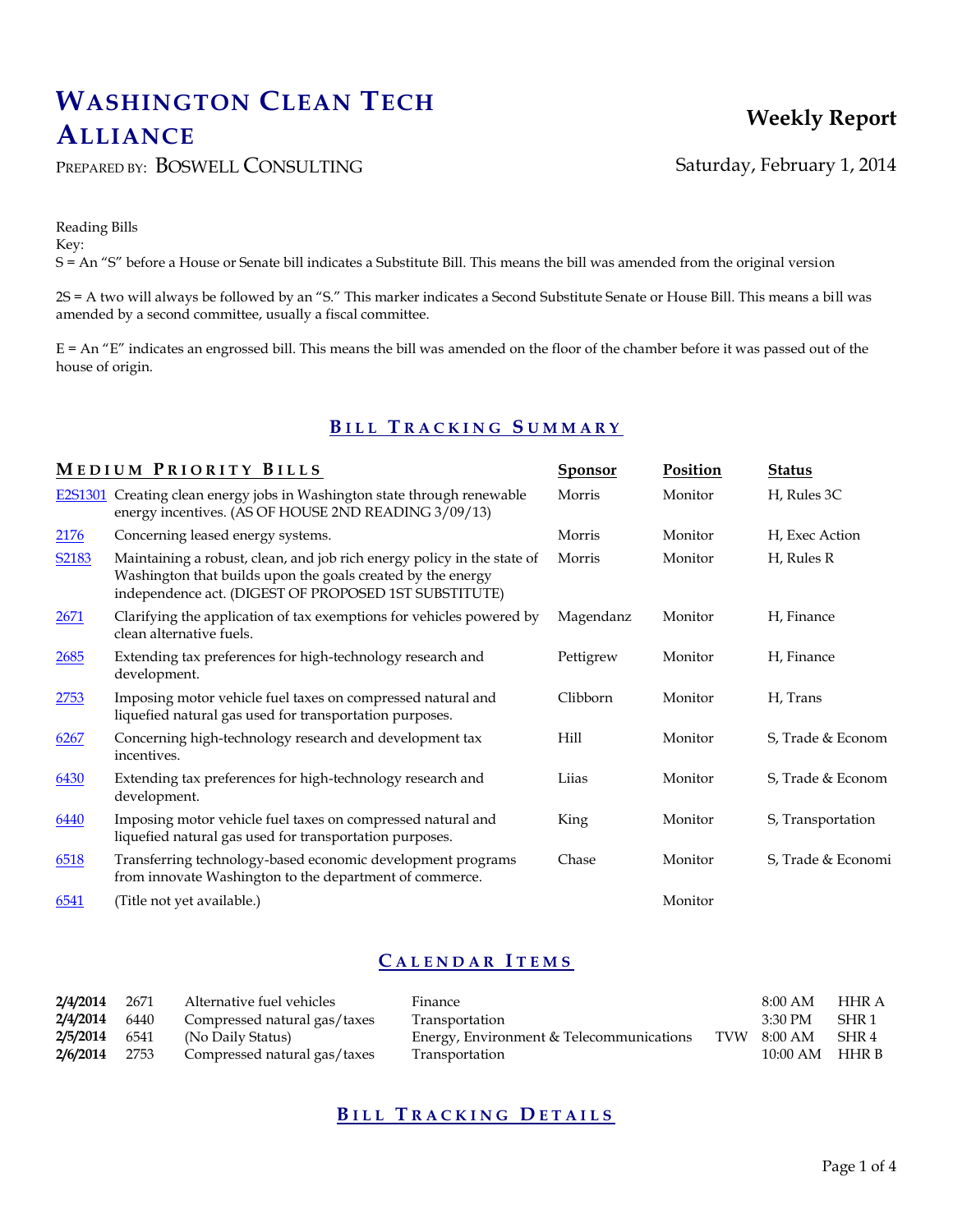Page 2 of 4

House Committee on Finance (originally sponsored by Representatives Morris, Ryu, McCoy, Hudgins, Morrell, and Pollet)

Declares an intent to: (1) Attract a vibrant clean technology sector to the state; and

(2) Improve the use of tax incentives, created in the act, by state residents and businesses, streamline program administration, and incubate the development of clean energy technology by modifying the existing renewable energy investment cost recovery incentive program.

**Full Text URL:** [http://www.leg.wa.gov/pub/billinfo/2013-14/Pdf/Bills/House Bills/1301-s2.e.pdf](http://www.leg.wa.gov/pub/billinfo/2013-14/Pdf/Bills/House%20Bills/1301-s2.e.pdf)

**2176 L E A S E D E N E R G Y S Y S T E M S M O R R I S** Representative Morris

Allows an electric utility or third-party vendor to offer a low-cost loan or lease program that provides customers across all rate classes access to renewable energy systems on their property.

Requires the utilities and transportation commission to publish a list of financing models being offered by investor-owned utilities or third-party vendors registered as competitive electrical companies.

**Full Text URL:** [http://www.leg.wa.gov/pub/billinfo/2013-14/Pdf/Bills/House Bills/2176.pdf](http://www.leg.wa.gov/pub/billinfo/2013-14/Pdf/Bills/House%20Bills/2176.pdf)

**S 2 1 8 3 S T A T E E N E R G Y P O L I C Y M O R R I S** House Committee on Technology & Economic Development (originally sponsored by Representatives Morris, Ormsby, Fey, and Hudgins)

Requires the joint committee on energy supply and energy conservation to make recommendations to the energy committees of the legislature on ways to improve the effectiveness and implementation of the existing law and policies that would further the renewable energy and energy efficiency goals for utilities after 2020.

Requires the Washington State University energy program to conduct a resource assessment on the amount of new energy resources that could be made available with a high-efficiency cogeneration policy or a thermal heating efficiency policy to assist the joint committee deliberations in developing new energy performance standards after 2020.

**Full Text URL:** [http://www.leg.wa.gov/pub/billinfo/2013-14/Pdf/Bills/House Bills/2183-s.pdf](http://www.leg.wa.gov/pub/billinfo/2013-14/Pdf/Bills/House%20Bills/2183-s.pdf)

**2671 A L T E R N A T I V E F U E L V E H I C L E S M A G E N D A N Z** Representatives Magendanz, Carlyle, Manweller, Fey, Warnick, Sawyer, Morris, Gregerson, Hansen, Condotta, Muri, Tharinger, Morrell, Wylie, Haler, Fitzgibbon, S. Hunt, Tarleton, Freeman, Ortiz-Self, and Moscoso

Clarifies the application of sales and use tax exemptions for vehicles powered by clean alternative fuels.

**Companion Bill:** 6496 Alternative fuel vehicles S, Energy, Environ **Full Text URL:** [http://www.leg.wa.gov/pub/billinfo/2013-14/Pdf/Bills/House Bills/2671.pdf](http://www.leg.wa.gov/pub/billinfo/2013-14/Pdf/Bills/House%20Bills/2671.pdf)

**2685 H I G H - T E C H R & D T A X P R E F S P E T T I G R E W** Representatives Pettigrew, Manweller, Springer, Morris, Goodman, Smith, Habib, Wilcox, Clibborn, Tarleton, Magendanz, Zeiger, Gregerson, Young, and Freeman

Delays the expiration of tax preferences for high-technology research and development.

**Companion Bill:** 6430 High-tech R&D tax prefs S, Trade & Econom **Full Text URL:** [http://www.leg.wa.gov/pub/billinfo/2013-14/Pdf/Bills/House Bills/2685.pdf](http://www.leg.wa.gov/pub/billinfo/2013-14/Pdf/Bills/House%20Bills/2685.pdf)

**2753 C O M P R E S S E D N A T U R A L G A S / T A X E S C L I B B O R N**

Representative Clibborn

**E 2 S 1 3 0 1 C L E A N E N E R G Y J O B S M O R R I S**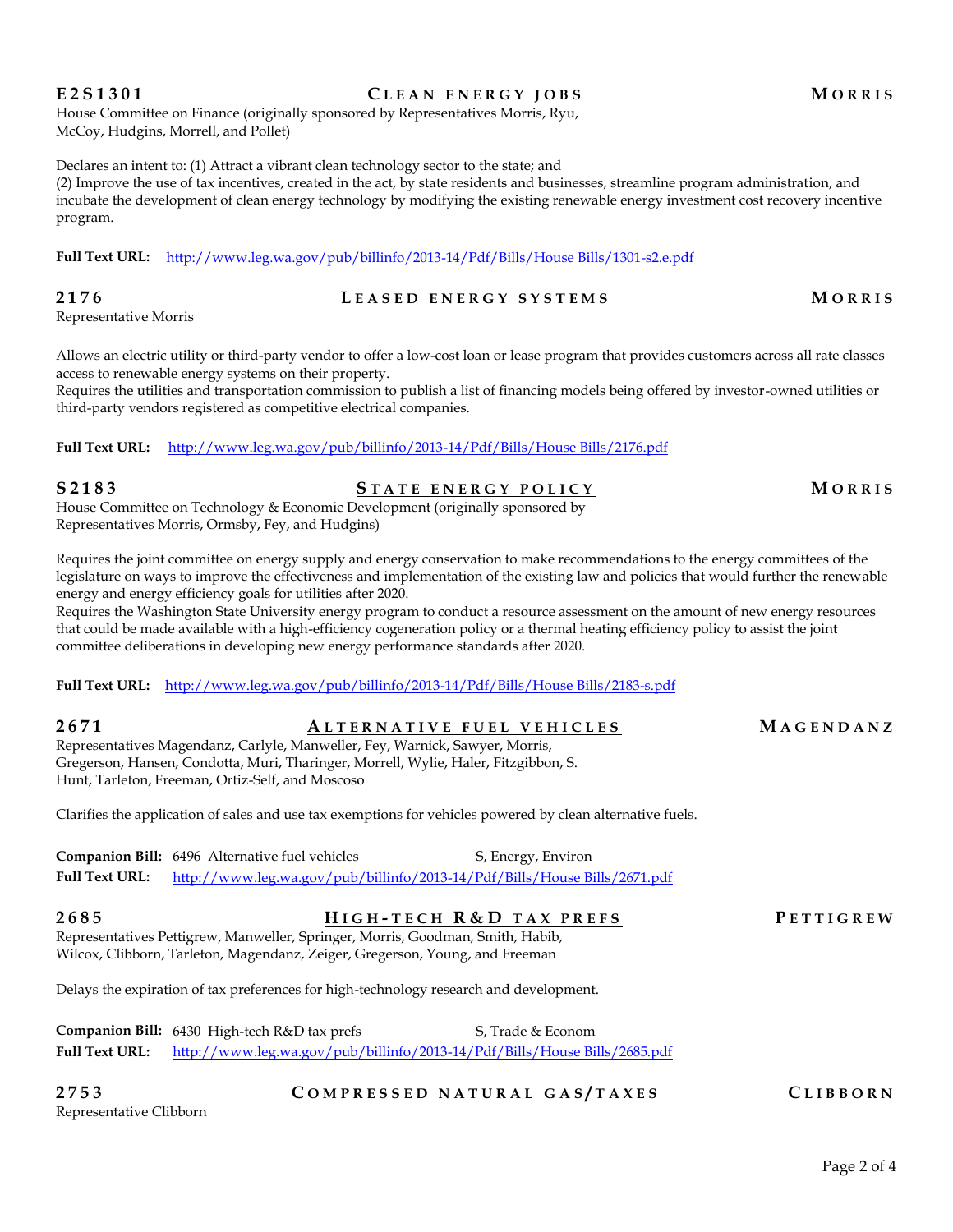Imposes motor vehicle fuel taxes on natural gas, the sale of compressed natural gas, or liquefied natural gas, used as transportation fuel by a motor vehicle.

Clarifies for future use the appropriate taxation of natural gas, when used as a transportation fuel, in a manner similar to gasoline and diesel.

**Companion Bill:** 6440 Compressed natural gas/taxes S, Transportation **Full Text URL:** [http://www.leg.wa.gov/pub/billinfo/2013-14/Pdf/Bills/House Bills/2753.pdf](http://www.leg.wa.gov/pub/billinfo/2013-14/Pdf/Bills/House%20Bills/2753.pdf)

## **6267 H I G H - T E C H R & D T A X I N C E N T I V E S H I L L**

# Senator Hill Requested by the senator of the senator of the senator  $\mathbb R$  Requested by  $\mathbb R$

Office of Financial Management

Delays the expiration date for high-technology businesses as follows: (1) The business and occupation tax credit for research and development spending; and

(2) The sales and use tax deferral for eligible investment projects.

Creates the high-technology research and development investment working group to develop recommendations for the legislature that integrates high-technology research and development activities with investments in higher education.

### **Full Text URL:** [http://www.leg.wa.gov/pub/billinfo/2013-14/Pdf/Bills/Senate Bills/6267.pdf](http://www.leg.wa.gov/pub/billinfo/2013-14/Pdf/Bills/Senate%20Bills/6267.pdf)

**6430 H I G H - T E C H R & D T A X P R E F S L I I A S** Senators Liias, Fain, Hobbs, Litzow, Eide, Dammeier, McAuliffe, Baumgartner,

Cleveland, Angel, and Ericksen

Delays the expiration of tax preferences for high-technology research and development.

|                       | <b>Companion Bill:</b> 2685 High-tech R&D tax prefs | H. Finance                                                                 |
|-----------------------|-----------------------------------------------------|----------------------------------------------------------------------------|
| <b>Full Text URL:</b> |                                                     | http://www.leg.wa.gov/pub/billinfo/2013-14/Pdf/Bills/Senate Bills/6430.pdf |

**6440 C O M P R E S S E D N A T U R A L G A S / T A X E S K I N G**

Senators King, Eide, and Kline

Imposes motor vehicle fuel taxes on natural gas, the sale of compressed natural gas, or liquefied natural gas, used as transportation fuel by a motor vehicle.

Clarifies for future use the appropriate taxation of natural gas, when used as a transportation fuel, in a manner similar to gasoline and diesel.

**Companion Bill:** 2753 Compressed natural gas/taxes H, Trans **Full Text URL:** [http://www.leg.wa.gov/pub/billinfo/2013-14/Pdf/Bills/Senate Bills/6440.pdf](http://www.leg.wa.gov/pub/billinfo/2013-14/Pdf/Bills/Senate%20Bills/6440.pdf)

**6518 T E C H - B A S E D E C O N D E V E L O P M E N T C H A S E**

Senator Chase Requested by Equation 2012 and the senator Chase Requested by Equation 2013 and the Requested by Requested by  $\mathbb{R}$ Washington State Department of Commerce

Abolishes innovate Washington and transfers its powers, duties, and functions to the department of commerce. Requires innovate Washington to work with the department of enterprise services to have all real property used by innovate

Washington assigned to Washington State University.

Creates the innovate Washington program in the department of commerce to: (1) Support business growth in the state's innovation and technology sectors; and

(2) Facilitate statewide technology transfer and commercialization activities for the purpose of increasing the state's economic vitality. Requires the department of commerce to establish an investing in innovation grant and loan oversight board to review the grants and loans made from the investing in innovation program.

**Full Text URL:** [http://www.leg.wa.gov/pub/billinfo/2013-14/Pdf/Bills/Senate Bills/6518.pdf](http://www.leg.wa.gov/pub/billinfo/2013-14/Pdf/Bills/Senate%20Bills/6518.pdf)